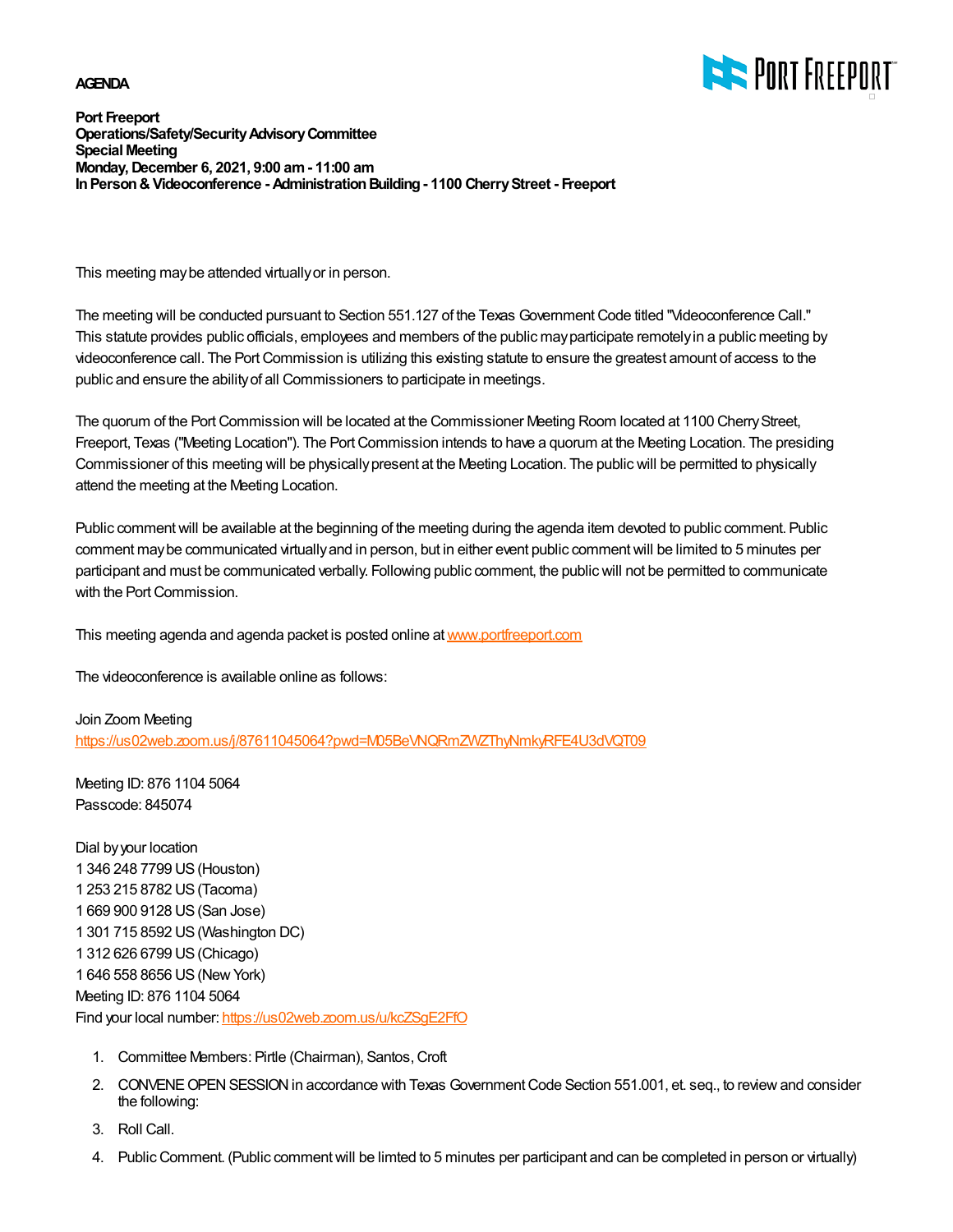- 5. Receive update regarding safety.
- 6. Discussion and review of Stevedore License renewals submitted by the following:

Ceres Gulf, Inc. Cooper/Ports America LLC Gulf Stevedoring Services, LLC Gulf Stream Marine, Inc. James J. Flanagan Shipping Mammoet USA South, Inc. Ports America Texas, Inc. Red Hook ConRo Terminals LLC Richardson Stevedoring & Logistic Services, Inc. Suderman Contracting Stevedores, Inc.

- EXECUTIVE SESSION in accordance with Subchapter D of the Open Meetings Act, Texas Government Code Section 7. 551.001, et. seq., to review and consider the following:
	- A. Under authority of Section 551.076 (Deliberation of Security Matters) for discussion regarding:
		- 1. Discussion regarding issues related to the deployment, or specific occasions for implementation of security personnel or devices or security audit and services.
- 8. RECONVENE OPEN SESSION:
- 9. Adjourn.

*The Committee does not anticipate going into a closed session under Chapter 551 of the Texas Government Code at this meeting for any other items on the agenda, however, if necessary, the Committee may go into a closed session as permitted by law regarding any item on the agenda.* 

Flyer Jatha

Phyllis Saathoff, Executive Director/CEO **PORT FREEPORT**

*In compliance with the Americans with Disabilities Act, the District will provide for reasonable accommodations for persons attending its functions. Requests should be received at least 24 hours in advance.*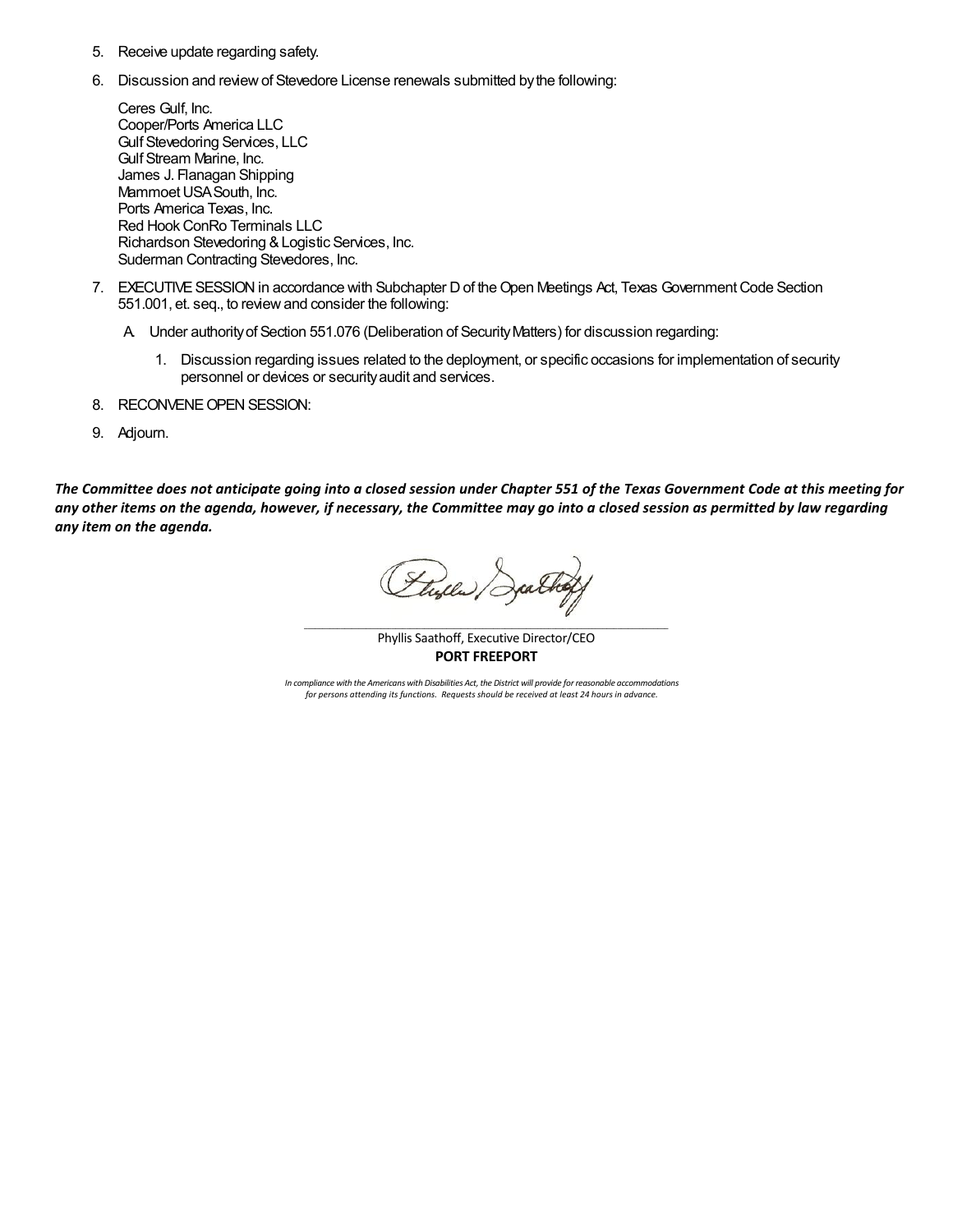# **RASPORT FREEPORT**



### Protective Services Update OSS Committee – **Open Session** December 6, 2021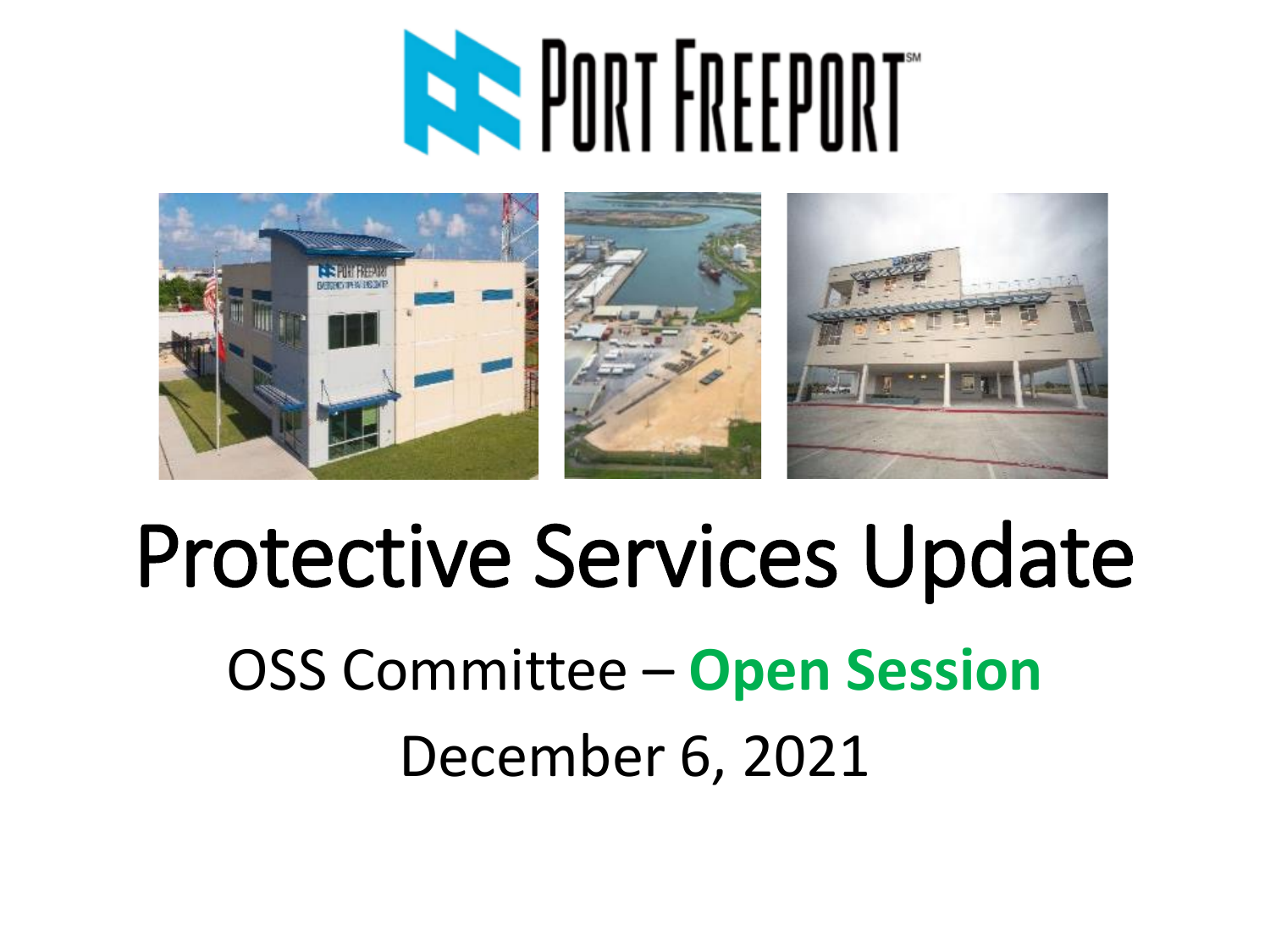







## Port Fire System

**Operations**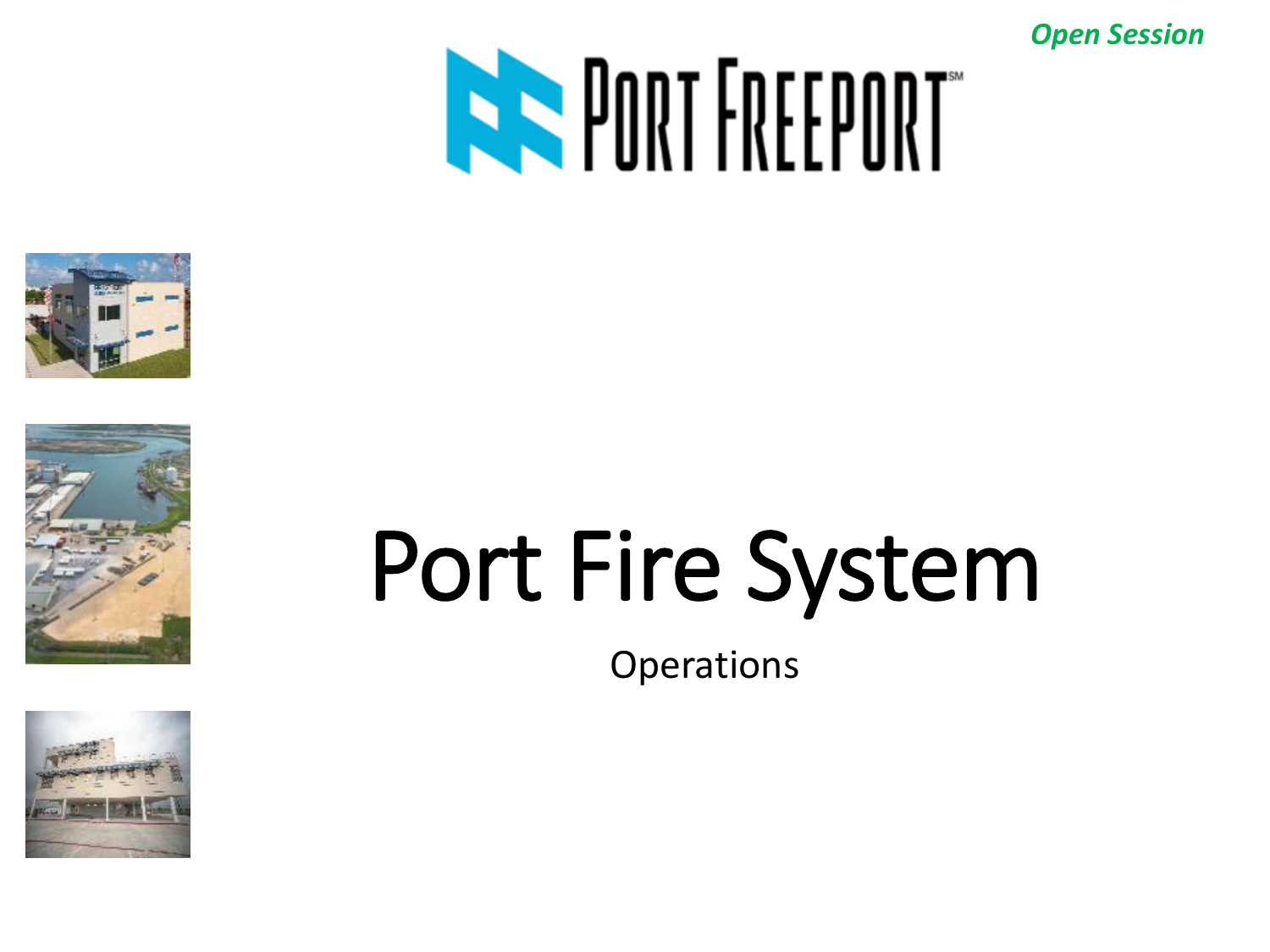

### Fire System Repairs





- Diesel motor is burning oil (1984 Model)
- Needs to be replaced or rebuilt
- Staff has received 2 quotes to rebuild
	- \$25K and \$35K
- Apply for "TERP" Grant to purchase a new Tier 3-4 Engine.

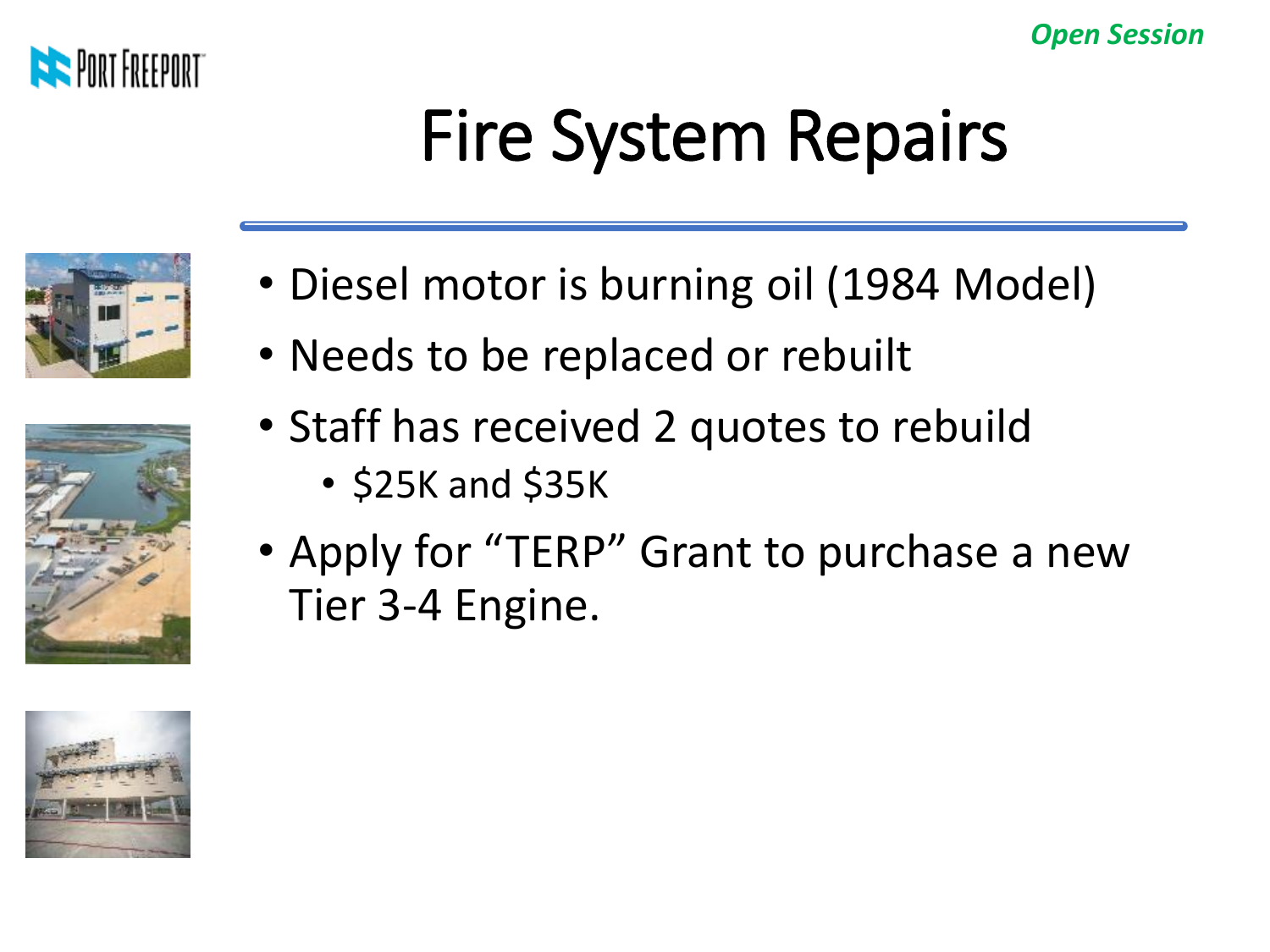





### Incident Summary Capsized Boat

Protective Services

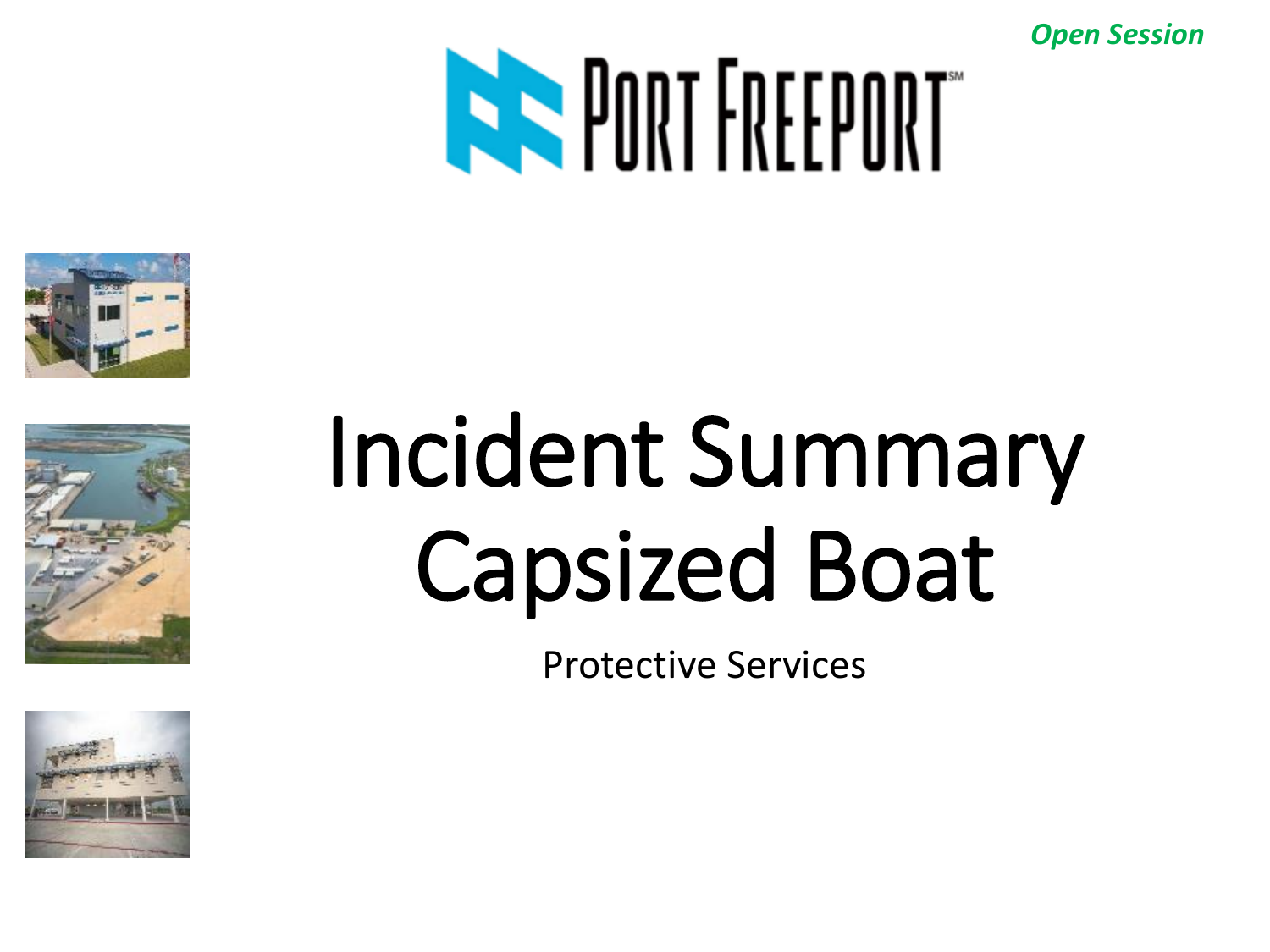

### Summary of Event







- On October  $6<sup>th</sup>$ , a 23' catamaran developed engine problems around buoys 4 and 5.
- Bilge pump failed and the vessel started taking on water.
- The wake of a larger vessel passing by capsized the boat.
- An offshore supply vessel reported the capsized vessel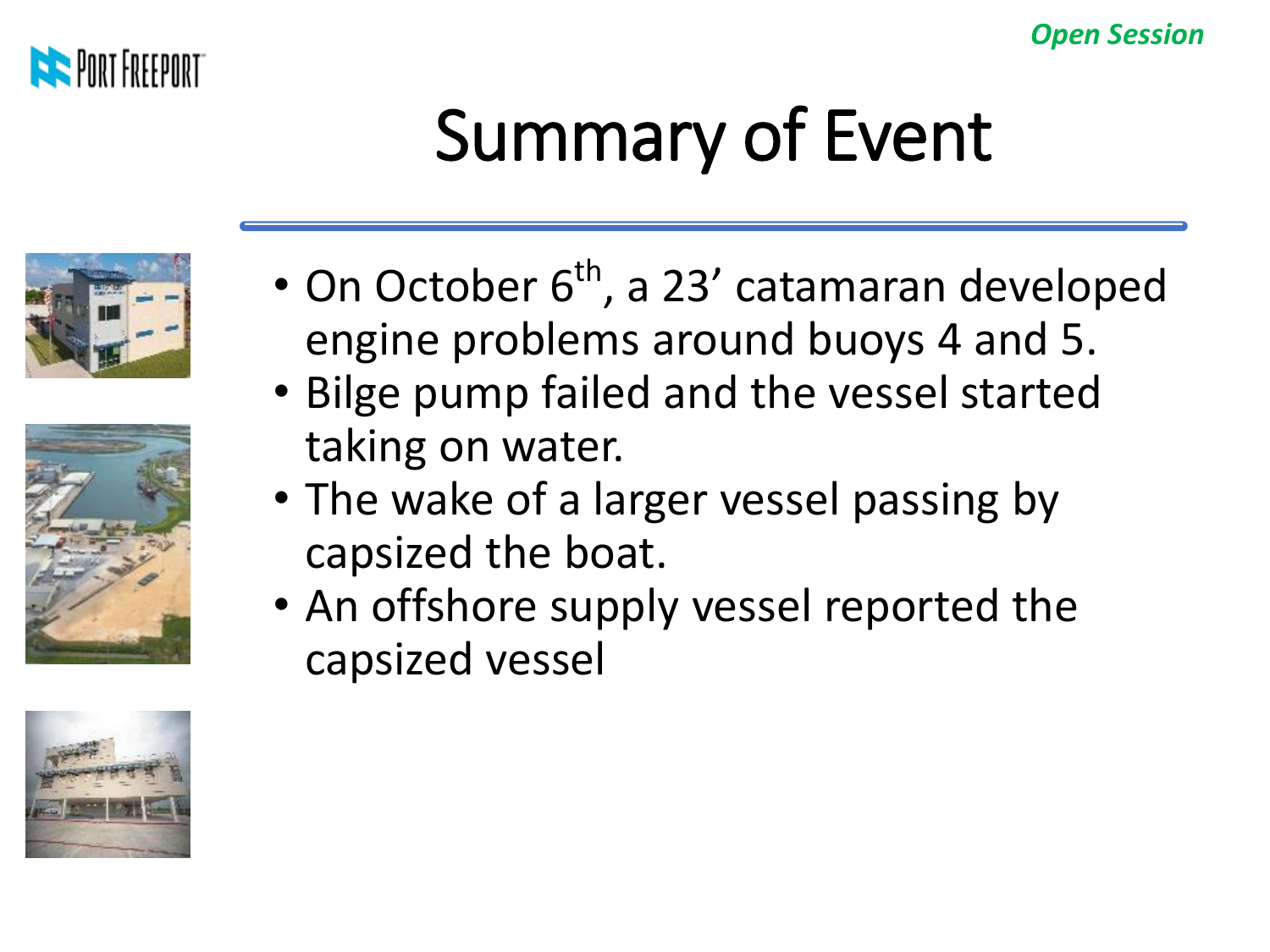

### Response Actions







- USCG rescued the sole crewmember
- There were no injuries
- Pilots temporarily closed channel until situation could be assessed
- Since the boat did not sink, sonar scans to the ship channel were not necessary
- The boat was removed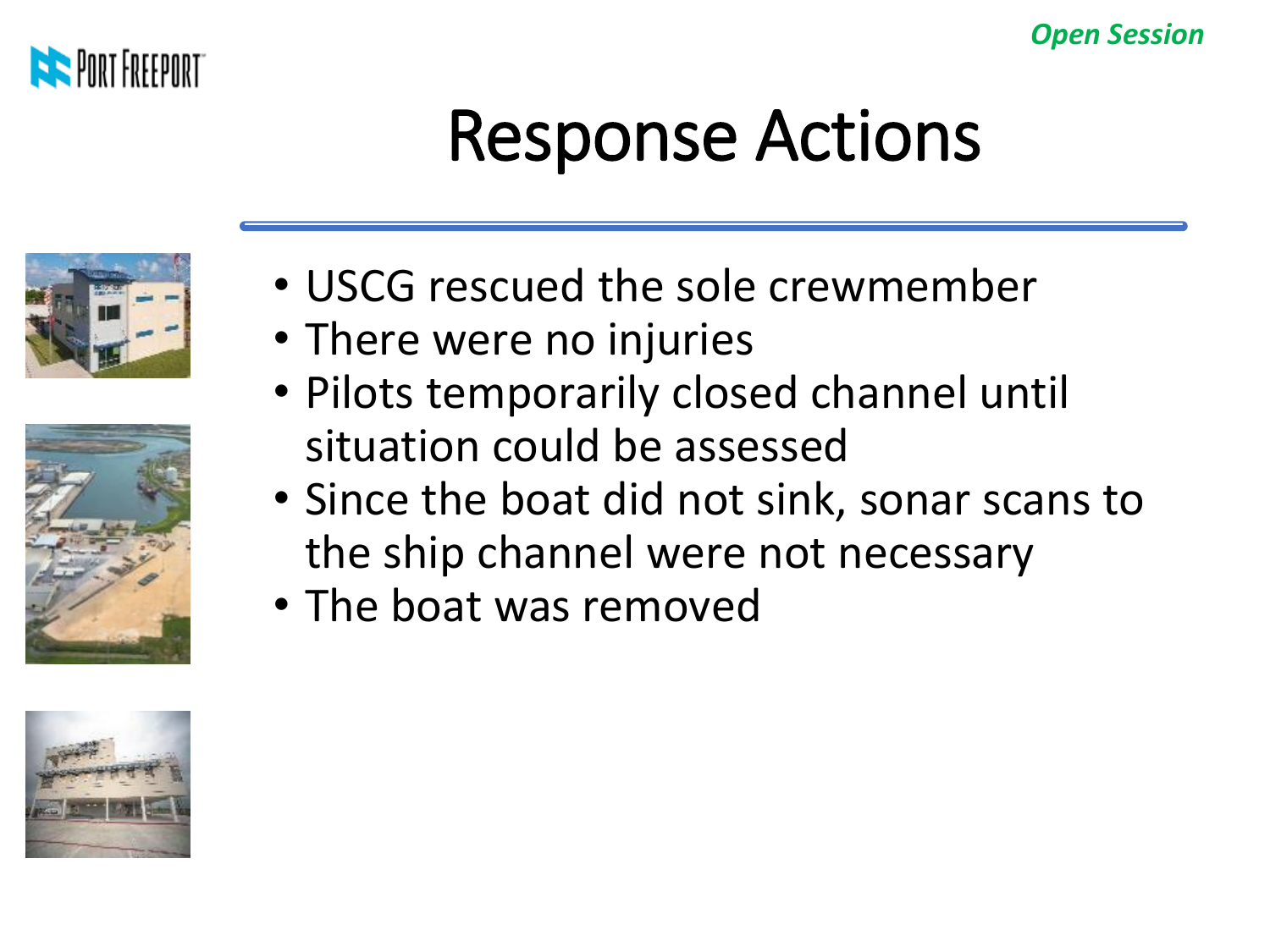







## Incident Summary Boat Collision

Protective Services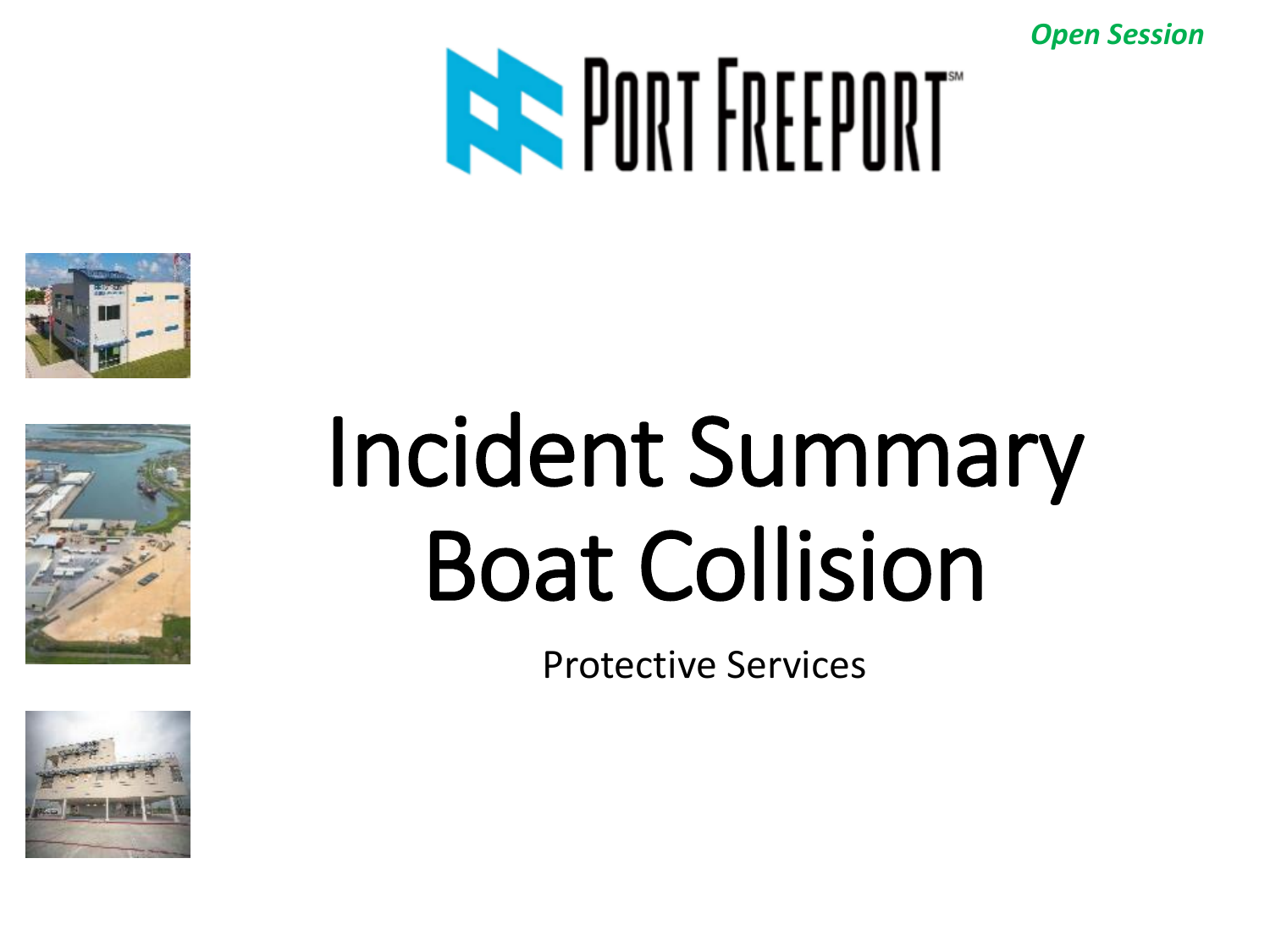

### Summary





- On November 6<sup>th</sup> around 0830, a tug and barge hit a recreational boat near the Surfside bridge
- No injuries and minimal damage
- The waterway was not affected

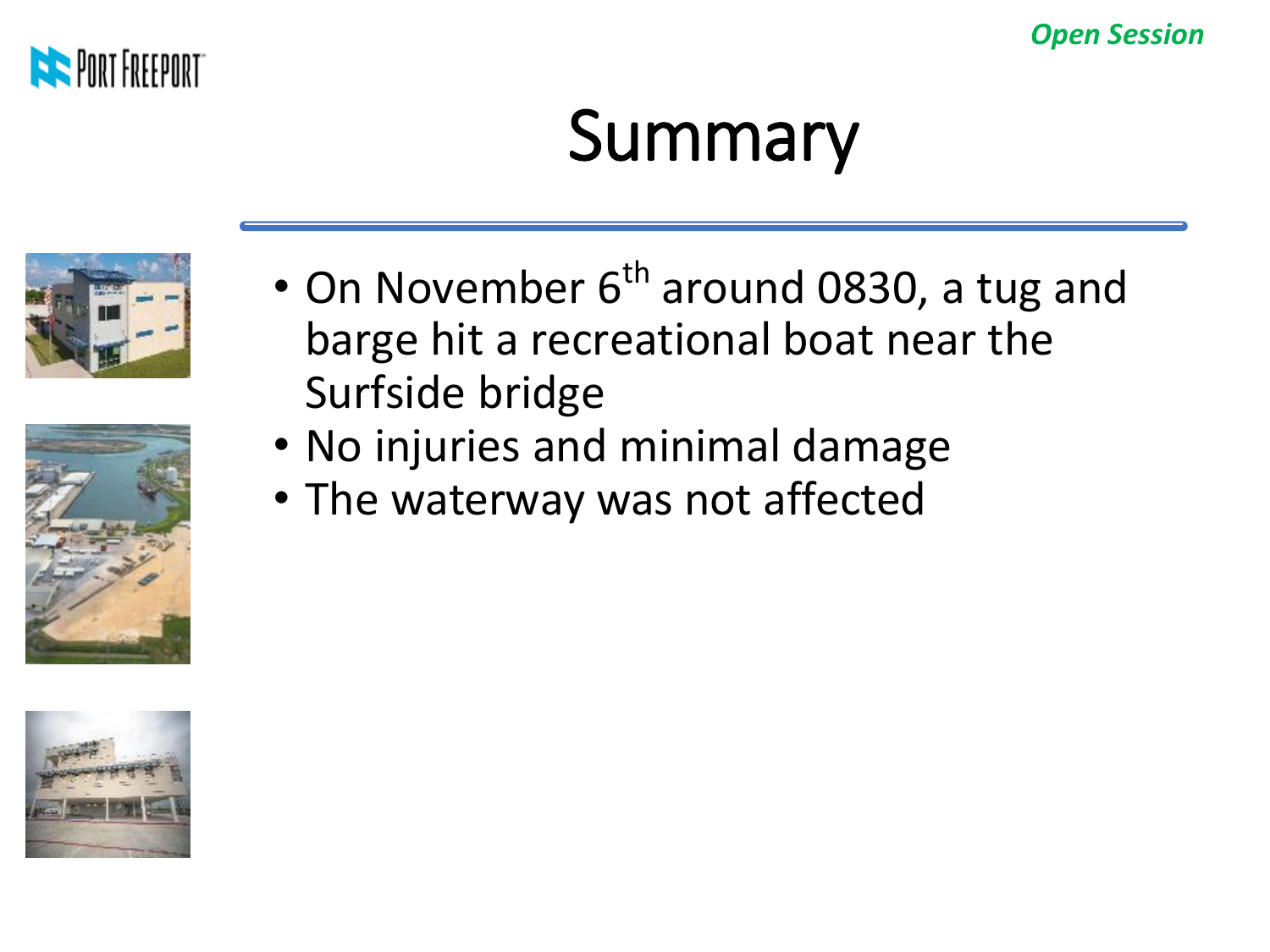







## Incident Summary Hurricane AAR

Protective Services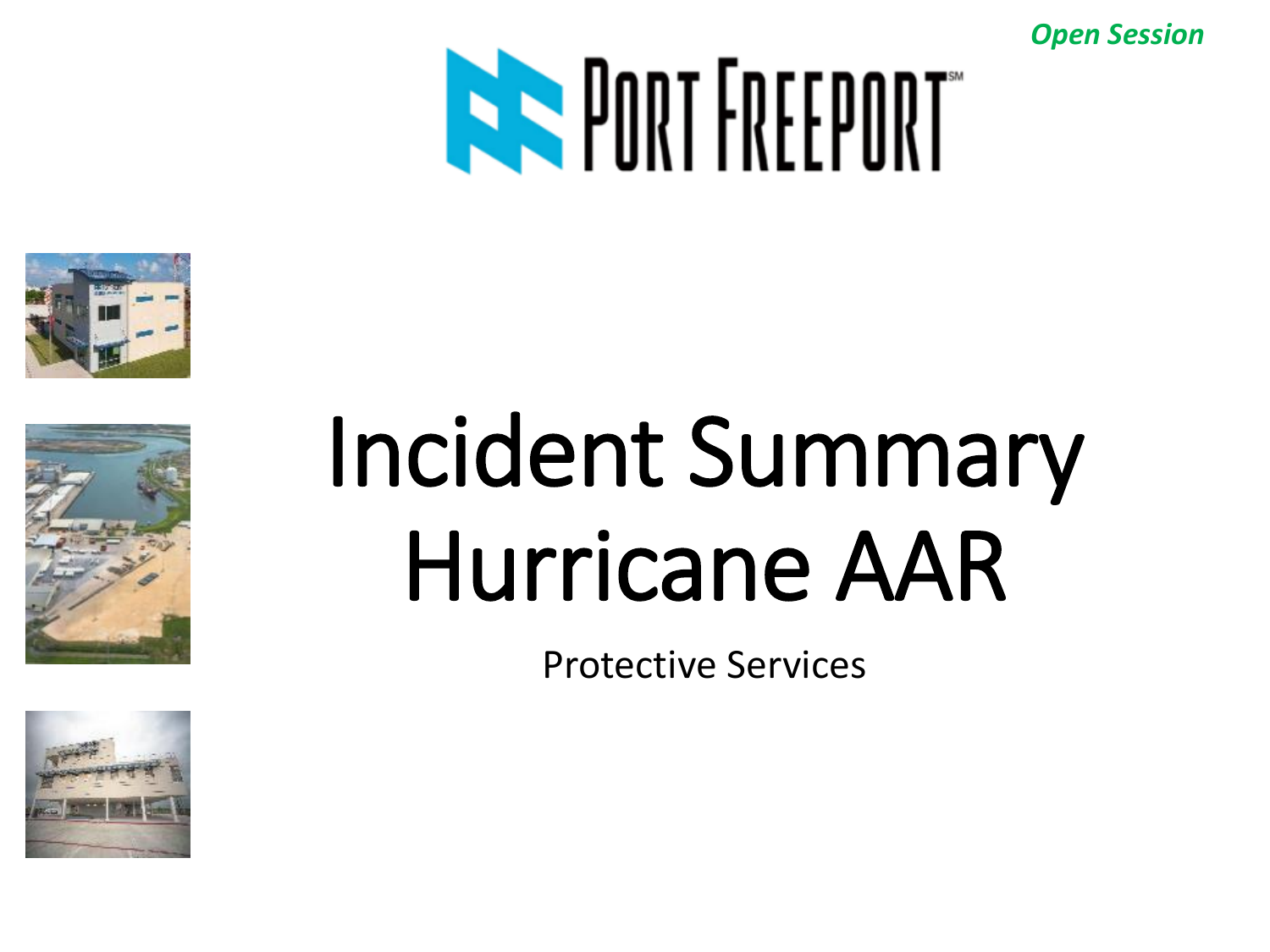

### Summary of Event







- On Tuesday, September 14th at 1:00AM, Hurricane Nicholas made land fall 26-miles NNW of Port Freeport.
- Staff conducted an after-action review following the hurricane

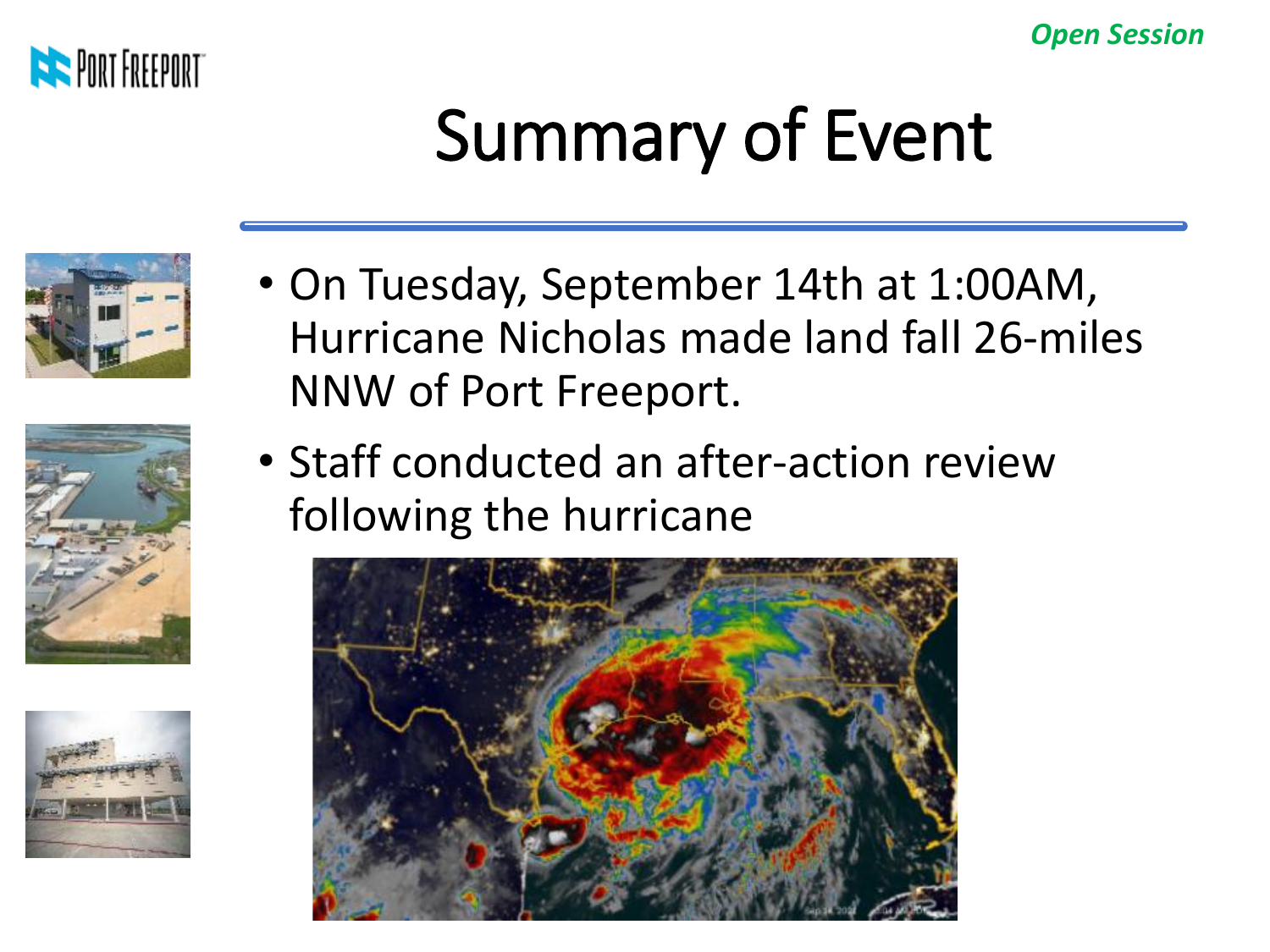

#### **Successes**







- Six portable generators purchased from Dole were utilized
- Channel opened quickly (sonar on patrol boat)
- Good communications
- Well established IT backup process
- Hardcopy documents in case we lose access to the network
- Haystax was utilized to collect damage documentation for insurance and possible FEMA claim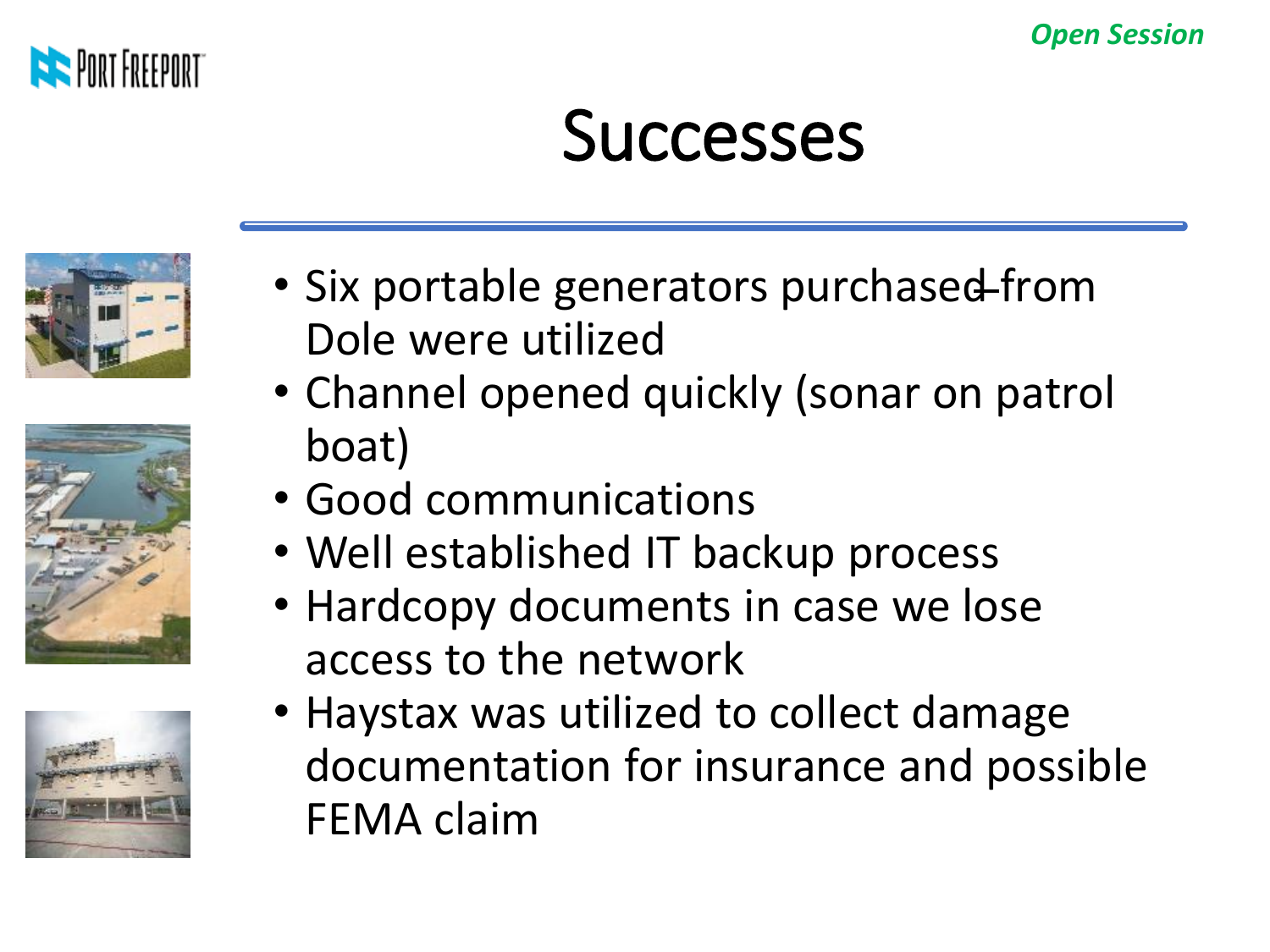



#### **Successes**







- COVID-19 prepared staff for working remotely
- Extended hours in the Com Center allowed for accurate network information
- Operations handled problems and issues according to priority.
- Potential email issues were prepared for and the procedures we had in place worked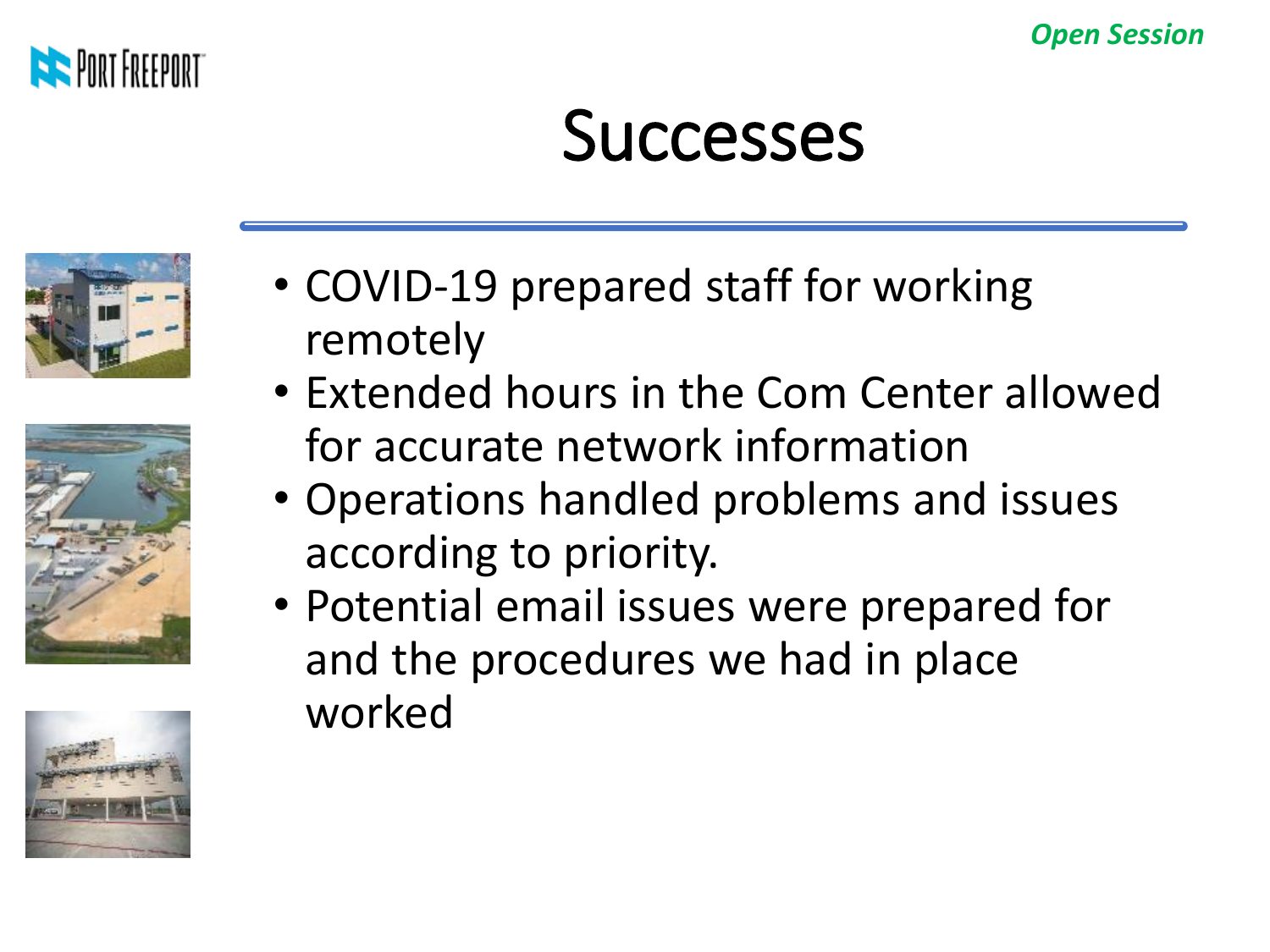

### **Challenges**







• Lost power at various locations in the middle of night, but Port remained open and secured

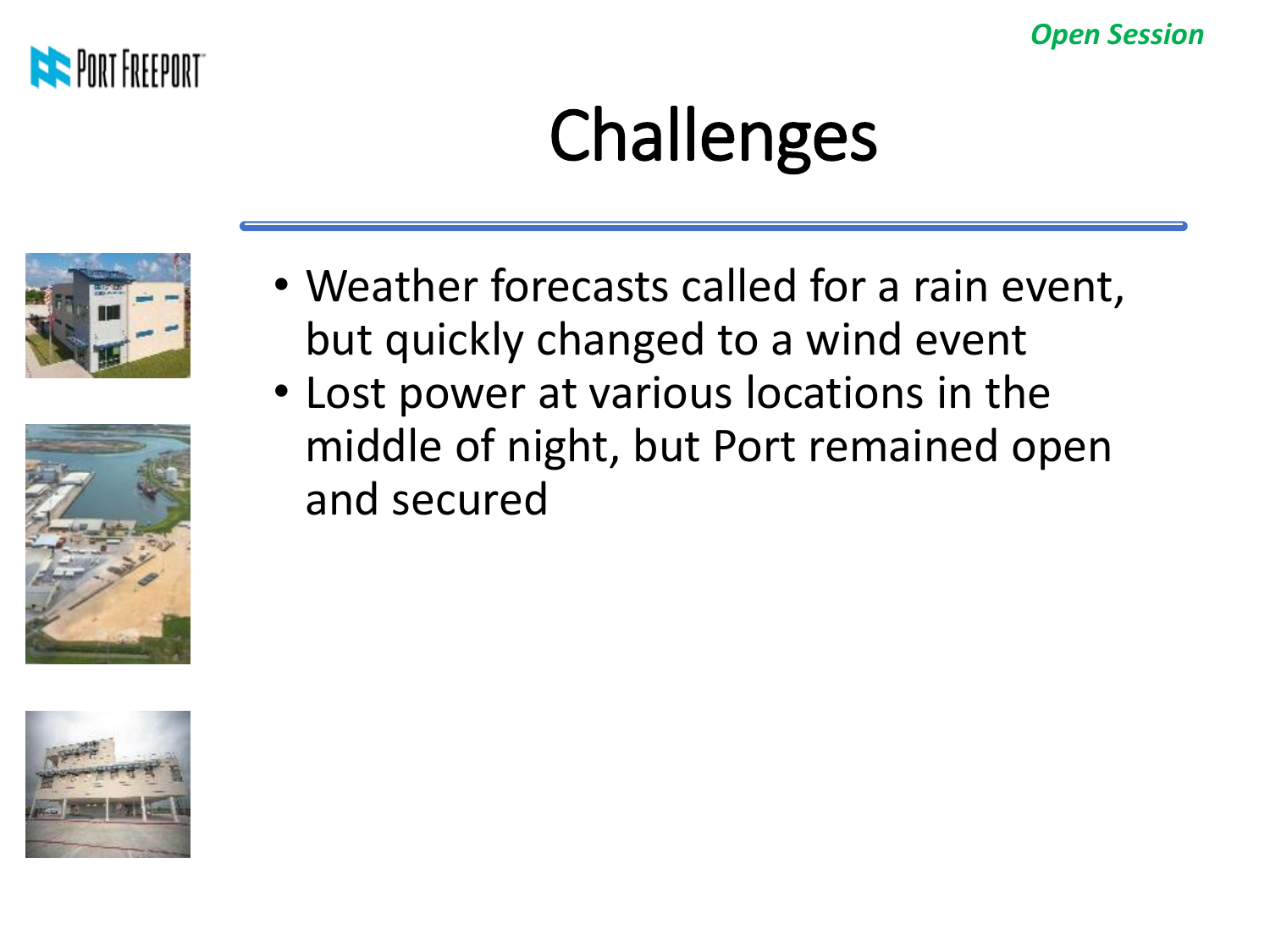

### Challenges







- Nicholas followed a previous hurricane in Louisiana, so public utility resources were low
- Information from utility companies started off slow
- CBP needed authorization prior to being connected to a backup generator
- Several Tenants lost utility services and were slow to get back to normal operations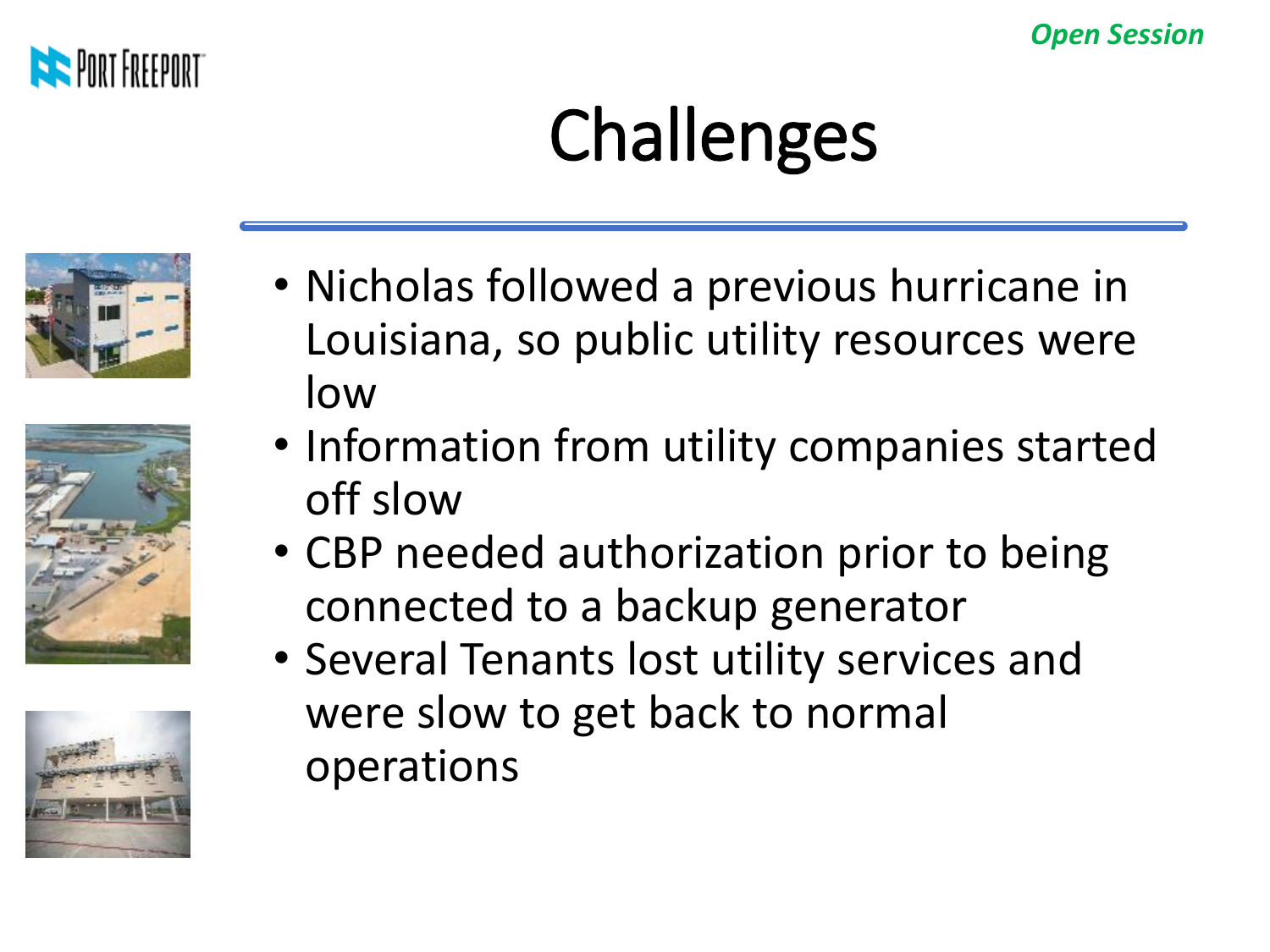

### Actions







- Damage assessments were conducted by Port and Tenants
- Evaluate the need of onsite power generation (i.e., solar, etc.)
- Evaluate port system
- Evaluate buying a trailer generator
- Evaluate backup method to power at the EOC if the generator fails
- Evaluate a power conditioner and/or methods to protect EOC infrastructure from poor power quality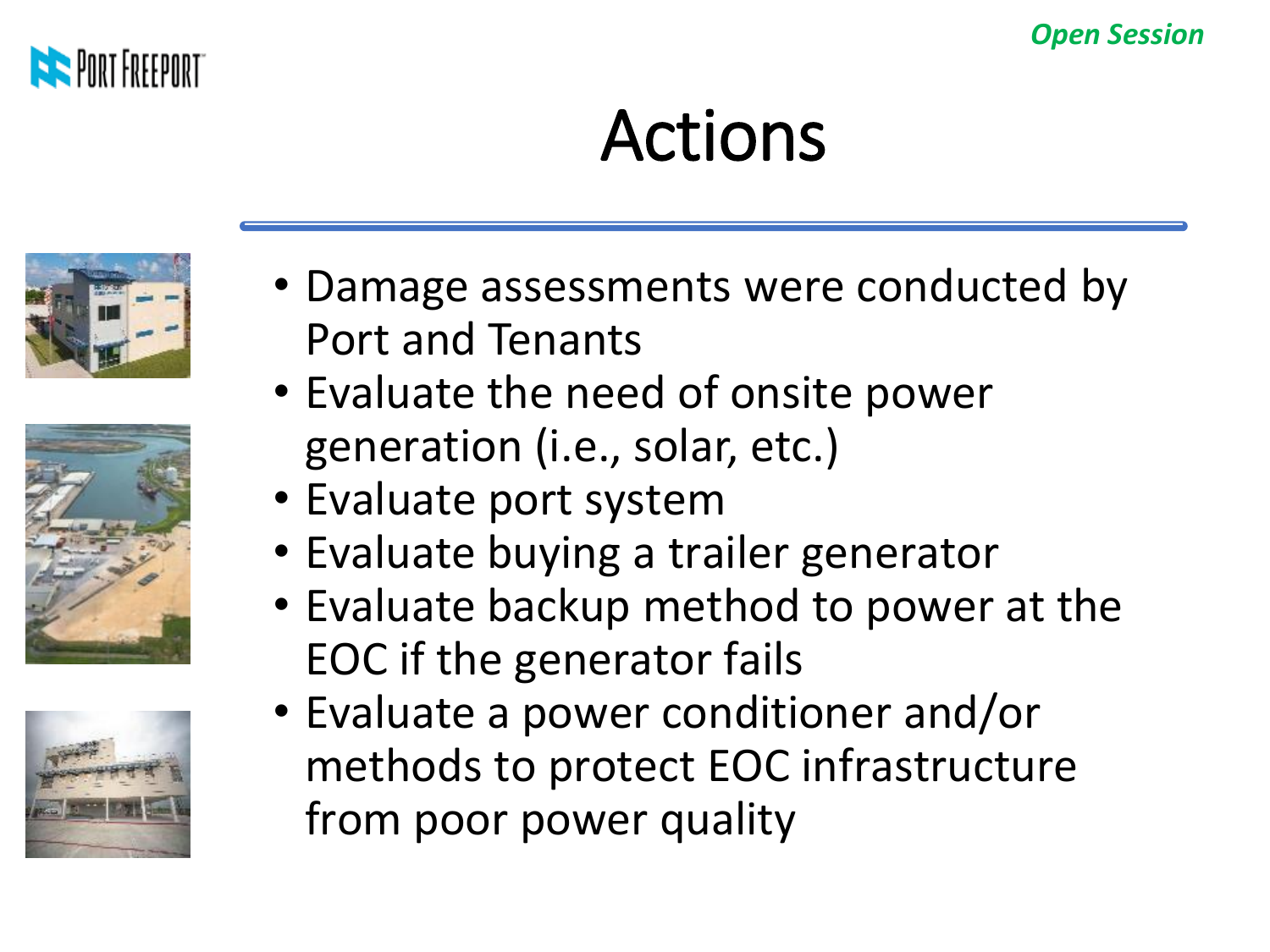

### Actions





- Evaluate temporary power at the Gates and EOC to make it through the night
- Debrief with each tenant and share lessons learned
- Promote a Hurricane Planning Day in 2022

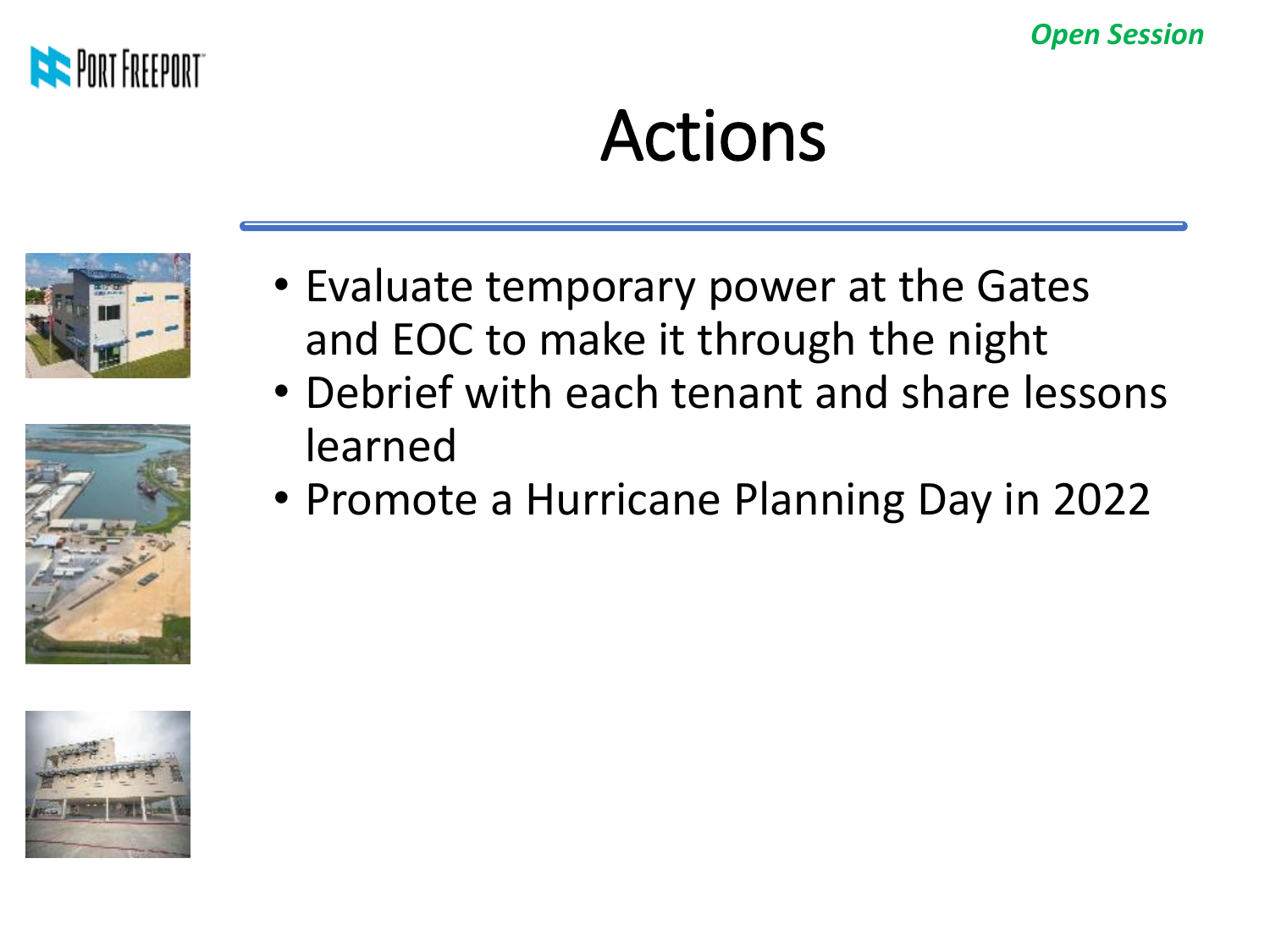

### Speed Alert Sign







• It will be in service by Christmas